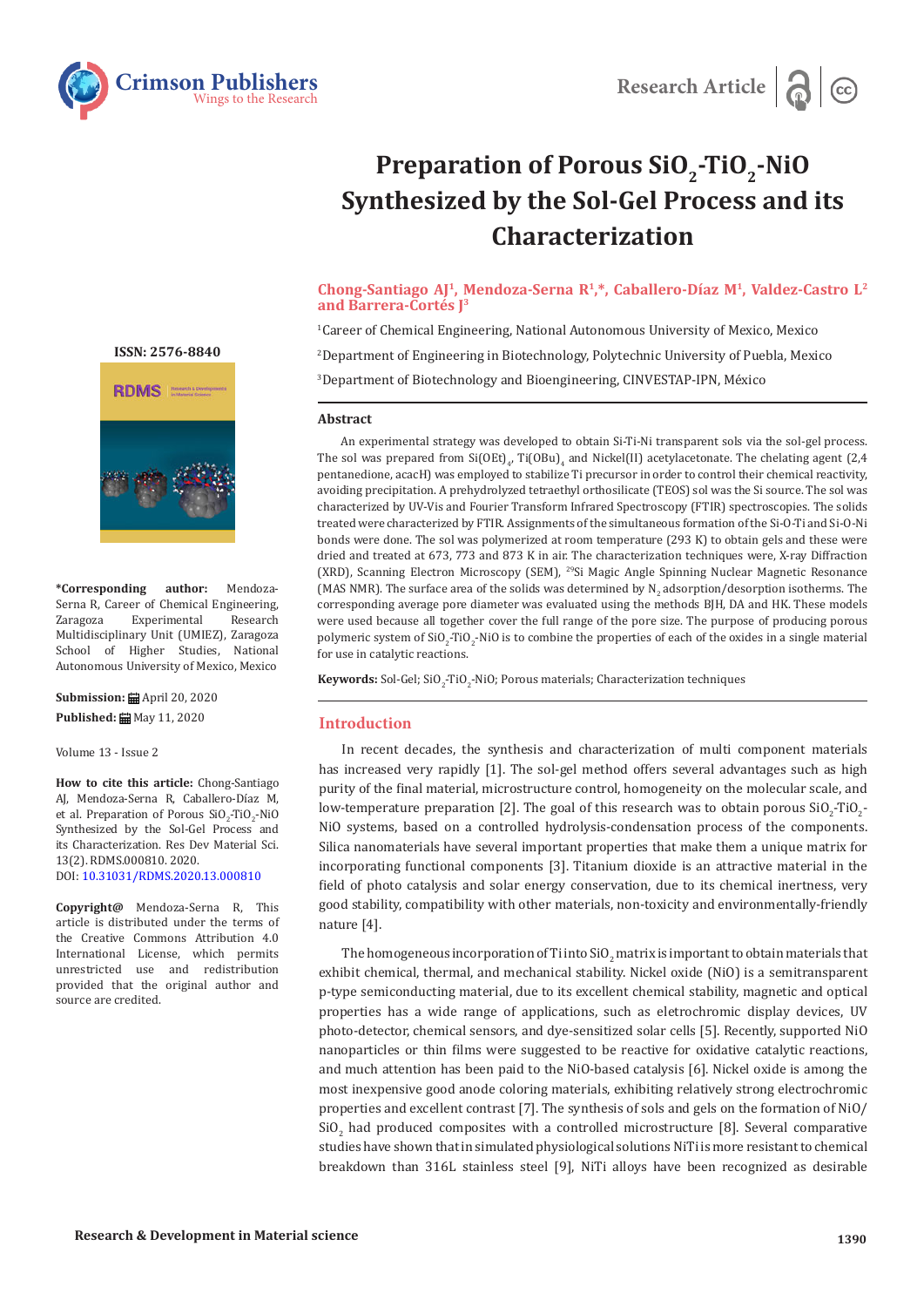materials for bone implants because of their excellent corrosion, wear resistance, biocompatibility, mechanical properties, and high strength to weight ratio [10], one SiO<sub>2</sub> film coating on the surface of TiNi can reduce the release of Ni ion to the human body [11]. Ni-based catalysts, with or without metal promoters or modifiers, are extensively studied with the objective or replacing much more expensive noble metals. The catalytic properties of the Ni/TiO $_2$ -SiO $_2$ system have been reported in the literature for  $\text{CO}_2$  reformation from methane to synthesis gas [12]. Therefore, we consider that the synthesis and characterization of a porous and homogeneous  $\rm SiO_2$ - $\text{TiO}_2$ -NiO material has multiple potential applications.

## **Experimental**

The Si sol precursor was prepared by the HCl two-step catalyzed hydrolysis and condensation of Tetraethoxysilane (TEOS, Sigma Aldrich CAS: 78-10-4, 98%). TEOS was dissolved in anhydrous ethanol (EtOH, Sigma Aldrich CAS: 64-17-5) at room temperature and then deionized  $H_2O$  (Sigma Aldrich CAS: 7732-18-5) and a 1M Hydrochloric acid solution (CAS: 7647-01-0) were added. This solution was labeled A2 sol. The A2 sol was stirred and heated at 333K for 90min obtaining a stock sol. The molar ratios TEOS:EtOH:H<sub>2</sub>O:HCl were  $1.0:3.8:1.0:7x10^{-4}$ . In the second step, more  $H_2O$  and HCl were added, so the final molar ratios TEOS:EtOH:H<sub>2</sub>O:HCl were  $1.0:3.8:5.1:6x10^{-3}$ , respectively. The A2 sol was aged 2h and then mixed with Aluminum silicate hydroxide  $\text{(Al}_2\text{Si}_2\text{O}_5\text{(OH)}_4$ , Kaolin, Sigma Aldrich CAS: 1332-58-7), used as a molecular sieve to eliminate most of the  ${\rm H_2O}$  molecules. The stock sol was filtered and recovered [13,14]. A solution composed of acacH (Sigma Aldrich CAS: 123-54-6) in EtOH was added to a sol containing titanium tetrabutoxide  $\text{(Ti(OBu)}_{4'}$  Sigma Aldrich CAS-5593-70-4) dissolved in EtOH. The mol ratio acacH:Ti was 2:1. The A2 sol was added dropwise to the chelating Ti sol (addition time: three hours). Subsequently, the Ni precursor, Nickel(II) acetylacetonate (Sigma Aldrich CAS: 3264-82-2) dissolved in EtOH was added. The final molar ratios  $\mathop{\rm SiO}\nolimits_2$ :TiO $_2$ :NiO were 90:8:2. All the reactions were performed at room temperature (298K). The sol was transparent and stable during the whole polymerization process.

#### **Characterization techniques**

A Perkin Elmer λ10 spectrophotometer was used to obtain the UV-Vis spectra in the 200-450nm region. Quartz cells were used and EtOH was the solvent.

The FTIR spectra of the sols were obtained using a Varian 640 IR spectrophotometer in the  $4000-500$  cm<sup>-1</sup> region. The FTIR study of xerogels and oxides calcined was performed in the 2000-500cm-1 region.

The X-ray diffractograms were obtained using D8 Bruker Advance equipment applying CuKα radiation  $(λ=1.5406Å)$  ranging from 5° to 70° to determine the possible crystalline structure of the treated samples.

The morphologies of the samples were observed by using a scanning electron microscope (JEOL, JSM 6510) operating at 20kV.

The analysis of the samples in regard to the temperature that the material supports was through the application of Thermogravimetry with a team brand Perkin Elmer, model TGA400, with software Pyris; calibrating the equipment with the metals Alumel, Perkalloy and Fierro and initiating the heating at 303K up to a temperature of 1173K and with a heating ramp of 10K/min, in a nitrogen atmosphere. Calorimetry Scanning Difference (DSC) was applied, with a Mettler Toledo equipment, Model DSC1, with STAR software version 14.0; calibrating the equipment with three methods: for temperature adjustment, heat flow and total calibration; and initiating the heating at 123K up to a temperature of 773K and with a heating ramp of 10K/min, in a nitrogen atmosphere.

The  $\text{N}_2$  adsorption/desorption isotherms of the xerogels treated at 673, 773 and 873K, were measured at 77K in a Belsorp-mini II equipment with software version 2.4.0. The samples were degassed with Helium at 573K for 12 hrs. The specific area of solids were calculated applying the BET method in the region of the relative pressure of 0.05 <P/Po<0.5.

The acquisition of the <sup>29</sup>Si spectrum was carried out in a Jeol 600MHz Nuclear Magnetic Resonance spectrophotometer model ECZ600R, using the pulse sequence Single pulse. For this, about 60mg of the sample was packed in a 3.2mm diameter rotor. The spectrum of <sup>29</sup>Si was acquired at 298K, with a relaxation time of 5 seconds, a pulse of 90° (10μs), 1024 scans and rotating at 15KHz.

## **Results and Discussion**

The UV-Vis of the Si-Ti-Ni sol is shown in Figure 1. The sunlight´s radiation of below 280nm is almost completely absorbed by the atmosphere. Therefore, the UV spectrum suggests that the sample can exhibit photocatalytic activity under atmospheric conditions [15]. The FTIR bands Assignment for Si-Ti-Ni sol (Figure 2) is given in Table 1. The CH $_{\rm 3}$  stretching of Si-O-CH $_{\rm 3}$  was found in the fresh sol at 1273cm-1 and disappeared after thermal treatment at 673K (not shown here), as we expected due to the combustion of the organic groups  $[16]$ . The band at 910-960 $cm<sup>-1</sup>$  is due to the overlapping of vibrations of Si-OH, Si-O-Ti bonds [15] (932cm-1) [17] and Si-O-Ni  $(960 \text{cm}^{-1})$  [18], this region widens as a result of heat treatment. The bands in the wave number range up  $556 \text{cm}^{-1}$  are attributed to the deformation vibration of Si-O groups containing  $\mathop{\rm SiO_4}$  tetrahedra [19].

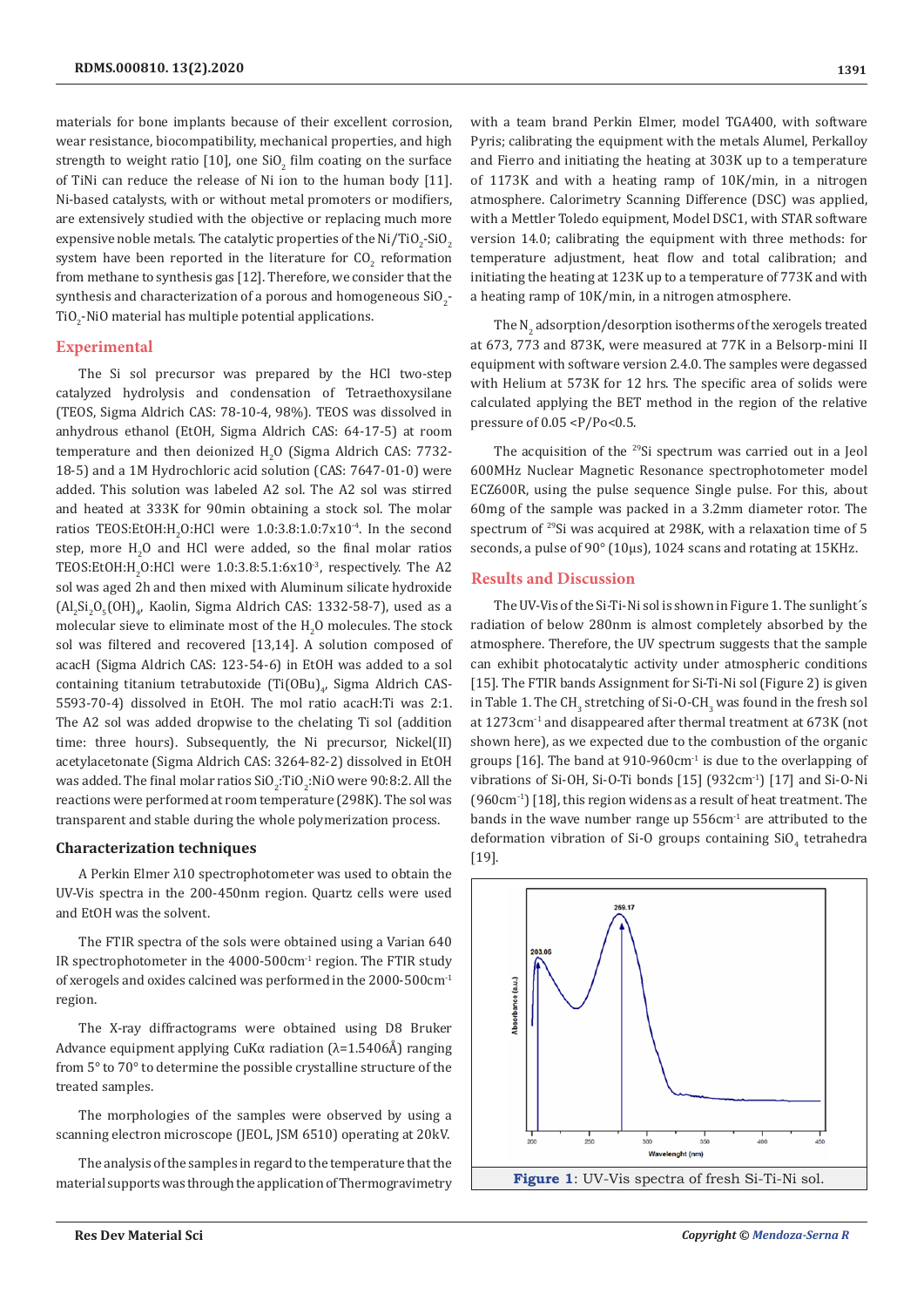



| <b>Assignment</b>                          | Wave Number $(cm-1)$ |  |  |
|--------------------------------------------|----------------------|--|--|
| 0-H stretching [27]                        | 3330                 |  |  |
| C-H stretching [37]                        | 2973                 |  |  |
| $CH2$ bending $[36]$                       | 1452                 |  |  |
| $C-O-M$ stretching [39]                    | 1379                 |  |  |
| 0-H stretching in Si-OH [38]               | 1154                 |  |  |
| Si-O stretching in linear Si-O-Si [39]     | 1085                 |  |  |
| Si-O stretching in Si-O-Si disiloxane [39] | 1045                 |  |  |



The Si-Ti-Ni powders analyzed by X-ray diffraction were found to be amorphous even at the temperature of 873K, Figure 3. The intense peak at 20=22° indicates that the  $\mathop{\rm SU}_2$  peak has amorphous nature [20]. No other impurity peaks were present in the Si-Ti-Ni

powder. In X-ray diffraction patterns, the characteristic peaks of anatase 2 $\theta$ =25.6° (101), 38.17° (004), 48.3° (200) and 54.36° (105) is consistent with the values on the JCPDS card (No: 04-0477) [21] or rutile  $2\theta = 27.6^{\circ}$  (110) [22], should not be observed for pure TiO<sub>2</sub> the transformation from anatase to rutile phase takes place at 873K. The three diffraction peaks are not observed at  $2\theta = 37.2^{\circ}$  (111), 43° (200) and 63° (220) [23], which are identified as reflections of a cubic structure of NiO, respectively [24,25]. Additional peaks from NiO were not observed which signifies that NiO was incorporated into the structure of the  $\rm SiO_2$ -TiO<sub>2</sub> [26].

The scanning electron microscopy images of Si-Ti-Ni treated at 673, 773 and 873K showed a trimodal size distribution, consisting of big, medium and small faceted particles. The SEM of 773 and 873K are presented in Figure 4a & 4b, respectively. The smaller particles of less 1μm, the medium 5μm and the larger ones are 20 and more μm. The morphology is well defined, showing different shapes, smooth and flat surfaces, faces and edges. The samples maintain the shape and sizes at 773 and 873K.



**Figure 4(a)**: SEM photomicrograph of powders at 773K.



**Figure 4(b)**: SEM photomicrograph of powders at 873K.

The materials synthesized were dried and later analyzed by thermal gravimetric analysis (TGA) and Differential Scanning Calorimetry (DSC). The TGA curve is shown in Figure 5. For a better description of the thermogravimetric study, it is divided into three temperature ranges.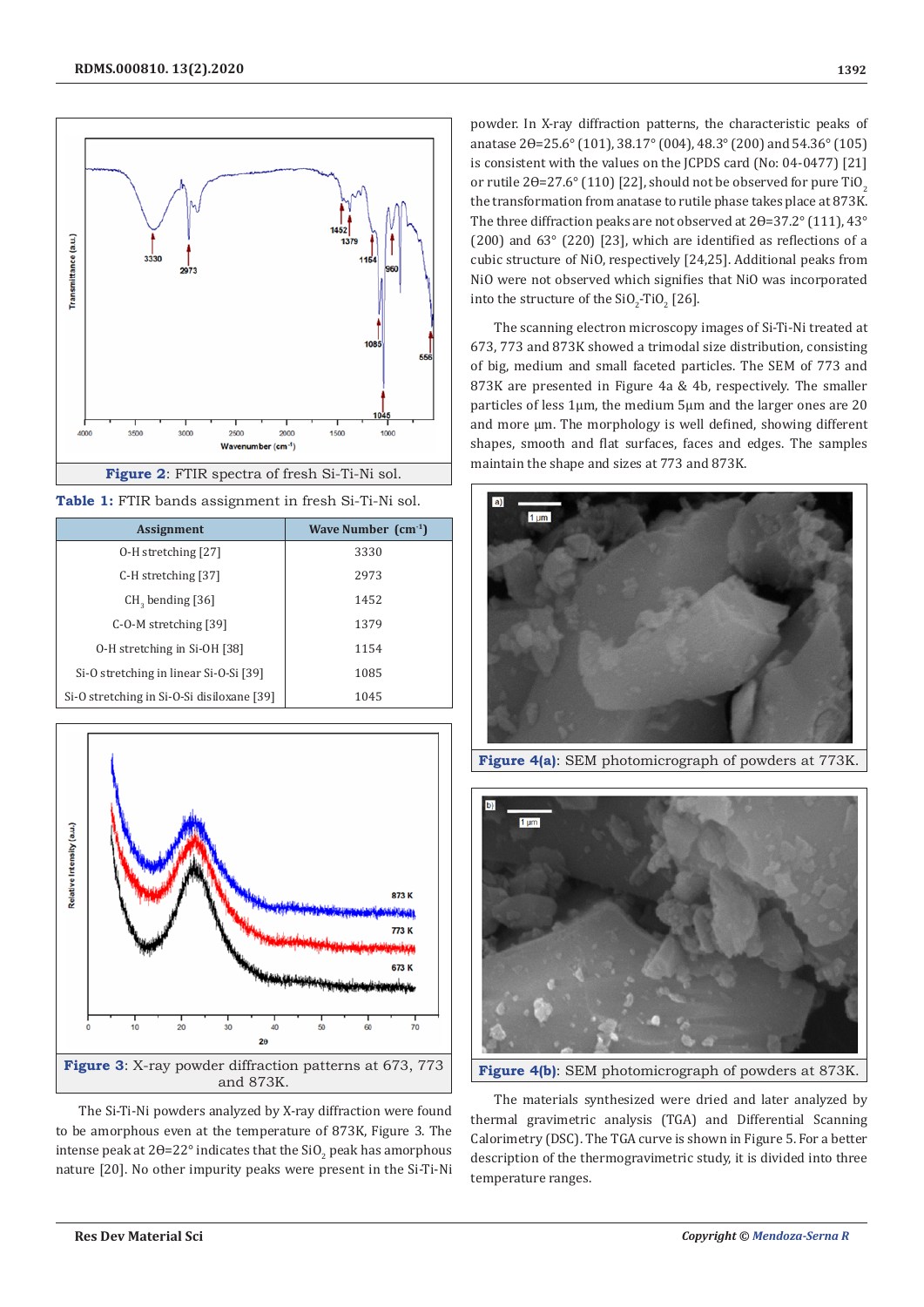

- 1. In the range of 303 to 453K, a greater weight loss is observed by evaporation of water and alcohols (ethanol and butanol) from silicon and titanium precursors (16%) [27]. Process that is justified by the endothermic peak at 365K present in the DSC (not shown here).
- 2. The second weight loss observed in the range of 453 to 748K associated to the combustion of alcohols (ethanol and butanol) as well as to groups ethoxide and peroxides of the condensation (7.5%) [28]. The DSC graph of this temperature range only shows one exothermic peak at 698K, which strengthens the aforementioned discussion.
- 3. Finally, in the temperature range 698 to 773K, a small weight change is observed, corresponding to the continuous dehydroxylation at high temperature of the formed material.

The isotherms for the samples at 673, 773 and 873K are shown in Figure 6. The first two samples exhibit a type I isotherm [29,30], indicating that micro porous material is present along with mesoporous one. The adsorbed volume gradually decrease between 673 and 773K, this temperature range correspond to the elimination of organic residue according the DSC graph. Sintering occurred during this calcining temperature range (773-873K). The sample treated at 873K exhibits characteristics of type IV isotherm that correspond to mesoporous materials [31]. The pore size distribution in the micro porous zone was evaluated using the method proposed by Dubinin-Astakhov (DA) [32], the pore size for the solids treated at 773 and 873K are shown in Figure 7. Horváth-Kawazo [33], the pore size distribution for the solid treated at 773K is shown in Figure 8. And for the solid treated at 873K in Figure 9. The pore size distribution in the mesopore zone was evaluated using the method proposed by Barret, Joiner and Halenda (BJH) [34]. The textural properties for the solids treated at 773 and 873K are shown in Table 2. There is a decrease in adsorbed volume and number of pores as a consequence of the heat treatment, even when at 873K the sintered material still has micropores. In the literature there are reported the calcined NiO at 873K embedded in silica matrix shows a slightly higher BET surface area,  $450 m^2/g$ , compared to that of the silica matrix itself,  $400 \text{m}^2/\text{g}$ , suggesting that the NiO contributed somehow to increase the adsorption capacity [3]. Others authors reported that the surface area and average pore size of their  $\rm NiO/TiO_2/SiO_2$  system treated at  $773\rm K$  were  $265.3\rm m^2/g$ and 12.6nm, respectively [6].







**Figure 7**: Pore size distribution at: 773 and 873K according to the Dubinin-Astakhov method.

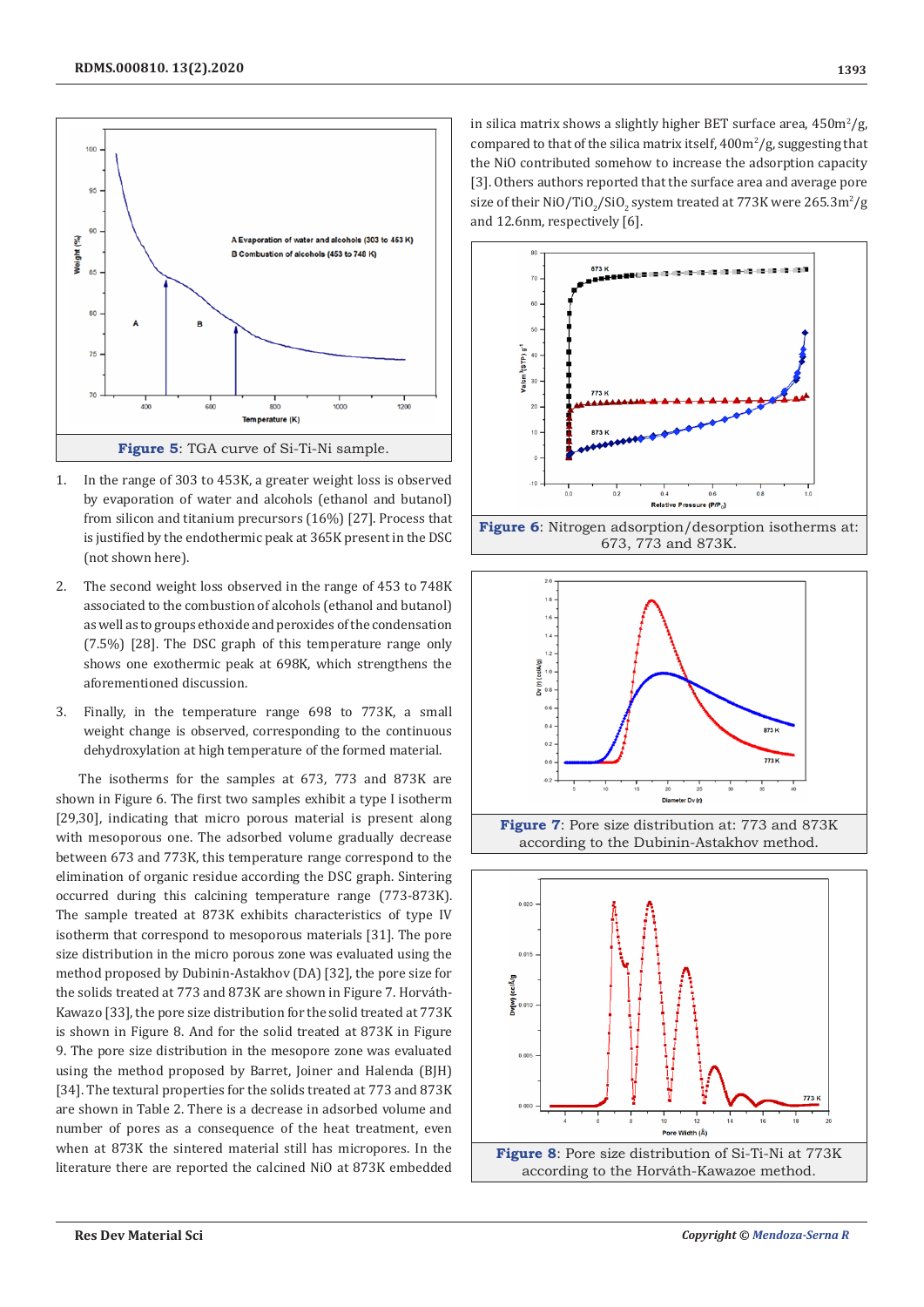



| <b>Sample</b> | <b>Temperature</b><br>(K) | <b>BET Surface</b><br>Area $(m^2/g)$ | <b>Average Pore Diameter</b><br>(nm) Method |      |           |
|---------------|---------------------------|--------------------------------------|---------------------------------------------|------|-----------|
|               |                           |                                      | <b>B</b> <sub>IH</sub>                      | DA   | <b>HK</b> |
| Si-Ti-Ni      | 773                       | 62.2                                 | 2.73                                        | 1.74 | 0.91      |
|               | 873                       | 28.2                                 | 3.40                                        | 1.92 | 0.99      |

The results for the 29Si MAS NMR spectra of the Si-Ti-Ni solid sample calcined at 873K is observed in Figure 10. In order to compare the relative amounts of  $Q^1$ ,  $Q^2$ ,  $Q^3$  and  $Q^4$  species, we considered the chemical range -80 to -89.9ppm for Q1, -90 to -99ppm for  $Q^2$ , -99.1 to -108.9ppm for  $Q^3$  and -109 to -120 for  $Q^4$ [35]. The deconvolution with accuracy of  $1\%$  was 3.2  $\%$  Q<sup>1</sup>, 13.0  $\%$  $Q^2$ , 49.9 %  $Q^3$  and 33.8 % of  $Q^4$ .



# **Conclusion**

The use of prehydrolysis of TEOS and the chelating agent acacH used to stabilize Ti ensure the homogeneity of the sols, gels, xerogels and oxides of  $\text{SiO}_2\text{-TiO}_2\text{-NiO}$  obtained up to 873K. The sample can exhibit photocatalytic activity under atmospheric conditions according to the UV-Vis results. The homogeneity of the material was demonstrated by FTIR with the presence of the characteristic bands of the Si-O-Ni and Si-O-Ti bonds and their stability with respect to thermal treatment, these results indicate that a homogeneous solid structure was produced. The powders analyzed by X-ray diffraction were found to be amorphous even after thermal treatment at 873K. The morphology analyzed by SEM shown that is well defined; the samples maintain the shape and sizes at 773 and 873K. A porous material was obtained that combine micro and mesoporous still at 873K. <sup>29</sup>Si MAS NMR indicate that the sample contain 50  $\%$  of specie  $\mathbb{Q}^3$ .

## **Acknowledgement**

A.J. Ch-S, R. M-S, M. C-D and L. V-C gratefully acknowledge DGAPA U.N.A.M. (Grant PAPIIT No. IN114516) for the funding for the fulfillment of this work.

# **References**

- 1. [Gary SS \(1973\) Fabrication of transparent electrooptic PLZT ceramics](https://ceramics.onlinelibrary.wiley.com/doi/10.1111/j.1151-2916.1973.tb12365.x) [by atmosphere sintering. J Am Ceram Soc 56\(2\): 91-96.](https://ceramics.onlinelibrary.wiley.com/doi/10.1111/j.1151-2916.1973.tb12365.x)
- 2. Brinker CJ, Scherer GW (1990) Sol-Gel science, the physics and chemistry of Sol-Gel processing. Academic Press, San Diego, USA, pp. 839-841.
- 3. [Mihaly M, Comanescu AF, Rogozea AE, Basile E, Meghea A \(2011\) NiO](https://www.sciencedirect.com/science/article/pii/S0025540811002479)[silica based nanostructured materials obtained by microemulsion](https://www.sciencedirect.com/science/article/pii/S0025540811002479) [assiste sol-gel procedure. Mat Res Bull 46\(10\): 1746-1753.](https://www.sciencedirect.com/science/article/pii/S0025540811002479)
- 4. [Khojastech H, Salavati-Niasari M, Abbasi A, Azizi F, Enhessari M \(2016\)](https://link.springer.com/article/10.1007/s10854-015-3884-4) Synthesis, characterization and photocatalytic activity of PdO/TiO<sub>2</sub> and Pd/TiO<sub>2</sub> [nanocomposites. J Mater Sci: Mater Electron 27: 1261-1269.](https://link.springer.com/article/10.1007/s10854-015-3884-4)
- 5. [Wang N, Liu CQ, Wen B, Wang HL, Liu SM, et al. \(2014\) Enhance optical](https://www.sciencedirect.com/science/article/abs/pii/S0167577X14002523) [and electrical properties of NiO thin films prepared by rapid radiation](https://www.sciencedirect.com/science/article/abs/pii/S0167577X14002523) [pyrolysis method based on the sol-gel technique. Mat Lett 122: 269-272.](https://www.sciencedirect.com/science/article/abs/pii/S0167577X14002523)
- 6. [Eun JP, Ju HL, Kwang-Dae K, Dae HK, Myung-Geun J, et al. \(2016\)](https://www.sciencedirect.com/science/article/abs/pii/S0920586115002217) Toluene oxidation catalyzed by  $NiO/SiO_2$  and  $NiO/TiO_2/SiO_2$ : Towards [development of humidity-resistant catalysts. Catal Today 260: 100-106.](https://www.sciencedirect.com/science/article/abs/pii/S0920586115002217)
- 7. [Ristova M, Velevska J, Ristov M \(2002\) Chemical bath deposition and](https://www.sciencedirect.com/science/article/pii/S0927024801000617) [electrochromic properties of NiOx films. Sol Ener Mat Sol C 71\(2\): 219-](https://www.sciencedirect.com/science/article/pii/S0927024801000617) [230.](https://www.sciencedirect.com/science/article/pii/S0927024801000617)
- 8. [Katsuhiko T, Tetsuhiko I, Mamoru S \(1996\) Effects of mechanical](https://www.sciencedirect.com/science/article/abs/pii/0022309395004610) pretreatment of precursor sols and gels on the formation of NiO/SiO<sub>2</sub> [composites with a controlled microstructure. J Non Cryst Solids 194: 58-](https://www.sciencedirect.com/science/article/abs/pii/0022309395004610) [62.](https://www.sciencedirect.com/science/article/abs/pii/0022309395004610)
- 9. [Duerig T, Pelton A, Stöckel D \(1999\) An overview of nitinol medical](https://www.sciencedirect.com/science/article/abs/pii/S0921509399002944) [applications. J Mat Sci Eng A 273-275: 149-160.](https://www.sciencedirect.com/science/article/abs/pii/S0921509399002944)
- 10. [Mohammad HE, Mahdi H, Majid T, Sarit BB \(2012\) Manufacturing and](https://www.sciencedirect.com/science/article/abs/pii/S0079642511001058) [processing of NiTi implants: A review. Prog Mater Sci 57: 911-946.](https://www.sciencedirect.com/science/article/abs/pii/S0079642511001058)
- 11. [Shu Y, Fei Z, Tao X, Da-bao X, Zhou L, et al. \(2015\) Surface modification](https://www.sciencedirect.com/science/article/abs/pii/S1003632615640158) with  $\text{SiO}_2$  [coating on biomedical TiNi shape memory alloy by sol-gel](https://www.sciencedirect.com/science/article/abs/pii/S1003632615640158) [method. T Nonferr Metal Soc 25: 3723-3728.](https://www.sciencedirect.com/science/article/abs/pii/S1003632615640158)
- 12. [Sanbing Z, Jiankang W, Xiaolai W \(2008\) Effect of calcinations](https://www.sciencedirect.com/science/article/abs/pii/S1003995308600481) temperature on structure and performance of  $Ni/TiO<sub>2</sub>SiO<sub>2</sub>$  catalyst for  $\text{CO}_2$  reforming of methane. J Nat Gas Chem  $17:179$ - $183.$
- 13. Mendez-Vivar J, Mendoza-Serna R (1998) Sintering of  $\mathfrak{SO}_2$ -Ti $\mathfrak{O}_2$  Obtained [by the sol-gel process from chelated Ti precursors. Scanning 20: 347-](https://onlinelibrary.wiley.com/doi/abs/10.1002/sca.1998.4950200409) [351.](https://onlinelibrary.wiley.com/doi/abs/10.1002/sca.1998.4950200409)
- 14. [Méndez-Vivar J, Mendoza-Serna R, Valdez-Castro L \(2001\) Control of](https://www.sciencedirect.com/science/article/abs/pii/S0022309301006445) [the polymerization process of multicomponent \(Si, Ti, Zr\) sols using](https://www.sciencedirect.com/science/article/abs/pii/S0022309301006445) [chelating agents. J Non Cryst Solids 288: 200-209.](https://www.sciencedirect.com/science/article/abs/pii/S0022309301006445)